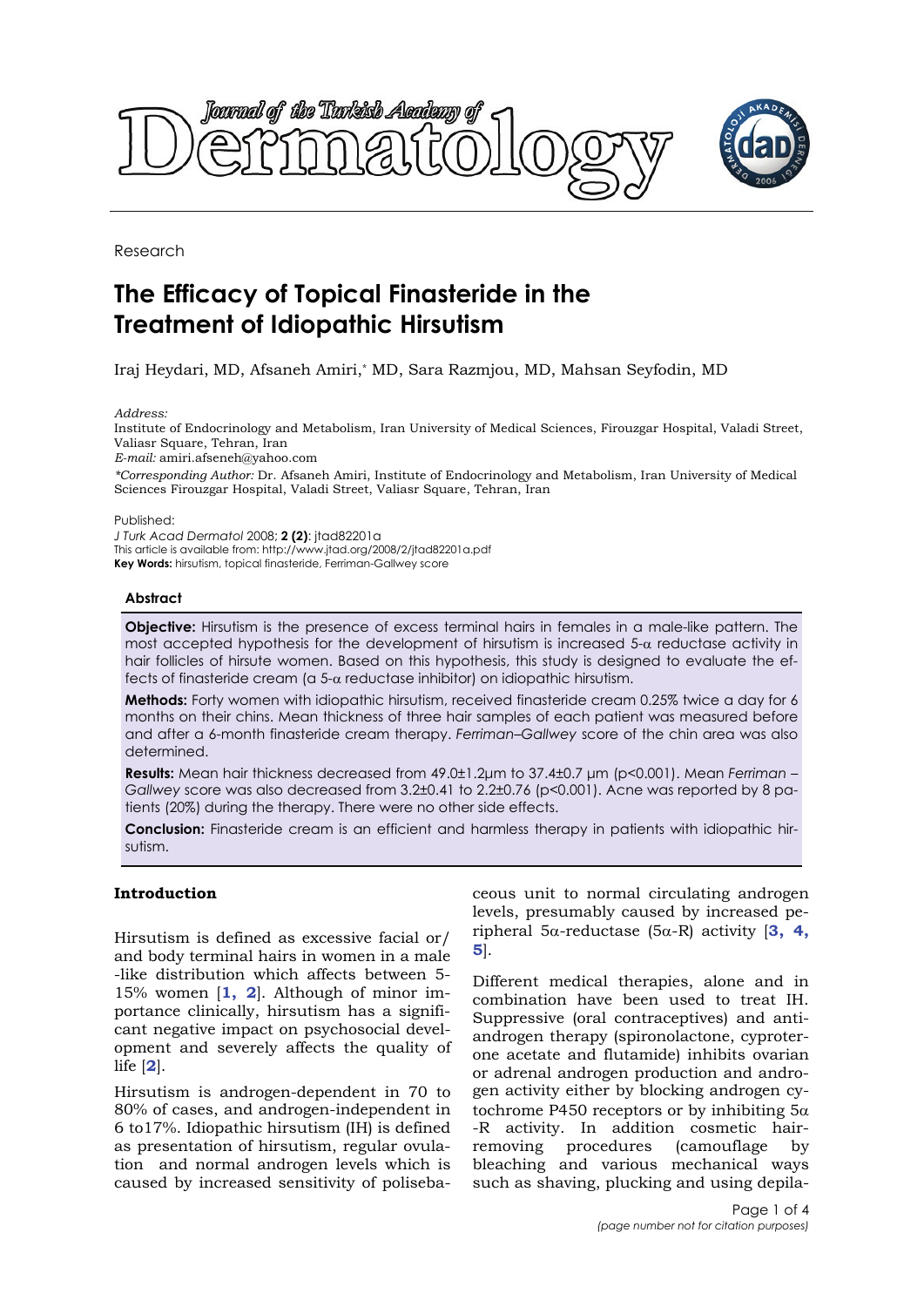tory creams) achieve the desired result for only a brief period [**6, 7**].

Finasteride is a  $5\alpha$ -R inhibitor which can be used systemic or local. Finasteride decreases hair growth by causing less exposure of hair follicules to androgen stimulation [**8, 9**].

Although the efficacy of systemic finasteride has been reported in different studies, there is a few articles in which the efficacy and tolerability of topical finasteride as facial cream has been evaluated. The aim of this study was to examine the efficacy and tolerability of a 6-month course of topical finasteride in female with idiopathic hirsutism.

#### **Materials and Methods**

We evaluated all the referred women complaining of hirsutism to endocrinal institute affiliated to Iran University of Medical Sciences (IUMS) from February to October 2006. To be eligible for this study, women were selected if they had below conditions to be considered as idiopathic hirsute patients:

*Ferriman-Gallwey* Score > 8 [**10**]

- Normal serum androgen (total testosterone, free testosterone, androstenedione and DHEA-S)
- Normal serum level of thyroid hormone, prolactin and cortisol.
- No chemical or biochemical evidence of polycystic ovarian syndrome which is ruled out by regular menstrual cycles, normal ultrasound exam, serum LH/FSH ratio < 1 and normal serum SHBG.
- Normal basal and ACTH-stimulated serum 17 hydroxyprogestrone level
- Absence of chronic renal disease, diabetes mellitus and hepatic disease.

56 women with the mean age of  $32 \pm 3.5$  years with the mean BMI of  $22.67 \pm 1.7$  were enrolled in the study. This study was approved by the ethical committee of Iran University of medical sciences and our institutional review board. All the patients gave informed consent for their participation in our study after reading the protocol of this experiment. They had not used any other therapy for idiopathic hirsutism for at least the six previous months. They were told that finasteride could affect a male fetus and consequently pregnancy was contraindicated during the treatment and so effective contraceptive must be used. They were also informed that potential side effects of finasteride were unknown in women and they should report any possible side effects during the medication. The patients were explained not to use any other drug for IH at the

same time. Moreover electrolysis, waxing and plucking were not permitted during the treatment whereas shaving was permitted for subjective evaluation of hair growth by patients. The degree of hirsutism in the chin area was determined by *Ferriman-Gallwey* score. The scale is form 0 (absence of terminal hairs) to 4 (extensive terminal hair growth). Premature scores were determined by 2 examiners and mean scores were calculated for each patients. Three hairs of the chin area were plucked form each patient. Each hair was then fixed on a slide with a transparent resin that solidifies with air and was covered with another slide. Hair caliber was measured with a micrometer applied to an optical microscope (x 10 magnificence). Then they received finasteride cream 0.25% on their chins twice a day for 6 months. They were explained to clean the chin area before usage and to avoid using powder, lotions, and sprays two hours after cream. The finasteride cream consists of 15 tablets of ministered (5 mg each) triturated and then wetted with 2 ml of propylene glycol. The mixture was incorporated into Farabi base (Razi laboratories, Ins.).

The patients were seen in consultation at 3 months intervals. Questions were asked about the side effects, menstrual abnormalities and also patients self evaluation of the clinical effects of the treatment. After six months, the mean caliber of three plucked hairs and the Ferriman-Gallwey score of the chin area was assessed again.

Data are presented as mean ± SD or percentage. Statistical analyses were performed using spss software version 15:0:0 and paired T-Test for comparison of quantitative variables was used to compare the hair caliber before and after medication. P values less than 0.05 were statistically significant.

### **Results**

Out of fifty six participants, sixteen were excluded because they stopped the medication. The forty remained patients with the mean age of  $36 \pm 3.5$  continued the medication throughout the 6-month study period. None of the women reported any systemic problems with irregularity of menstrual periods, nausea, vomiting, diarrhea, abdominal pain or headache. Acne was the only problem reported in 8 patients (20%) on the chin area where the drug was applied. By subjective evaluation all the patients noted a diminished rate of hair growth (fewer times needed for shaving) and a decrement in the thickness of hairs on the chin area. By objective evaluation, mean hair thickness decreased from 49.0 ± 1.2 micrometer before medication to  $37.4 \pm 0.7$  micrometer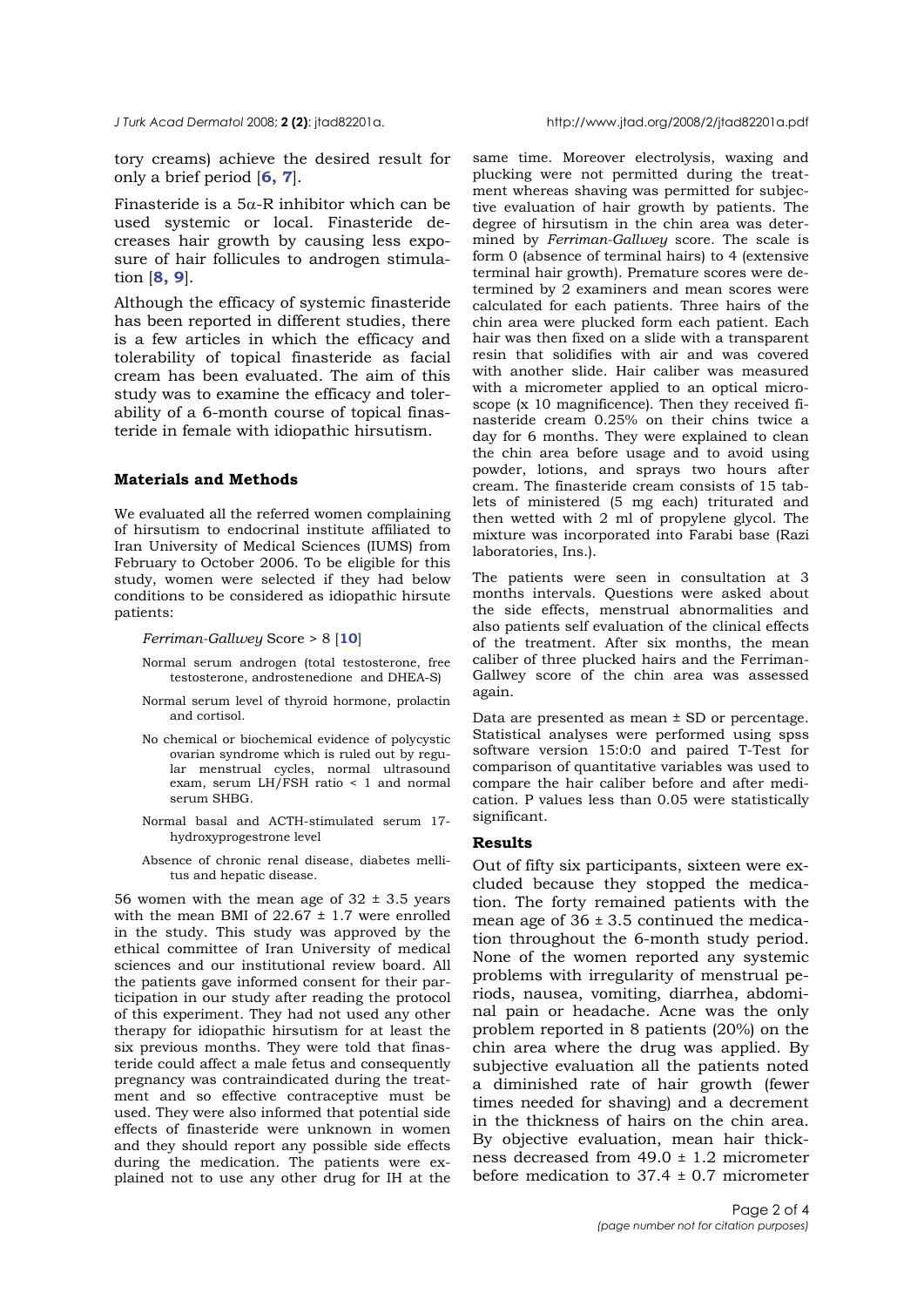#### *J Turk Acad Dermatol* 2008; **2 (2)**: jtad82201a. http://www.jtad.org/2008/2/jtad82201a.pdf

after medication that was statistically significant (p < 0.001). The *Ferriman-Gallwey* score of the chin area statistically decreased from  $3.2 \pm 0.41$  to  $2.2 \pm 0.76$  after a 6month finasteride cream therapy (p < 0.001). By *Pearson* correlation test, no significant correlations were found between BMI and hair thickness or *Ferriman-Gallwey* score changes before and after medication.

# **Discussion**

In this study, tolerability of finasteride and its efficacy on the decrement of facial hair growth and thickness were evaluated in female with IH. Finasteride is a  $5\alpha$ -R inhibitor, with no androgenic, anti-androgenic, steroid hormone-related properties and affinity for androgen receptors, which is indicated for prostatic disease and male balding [**7**]. More recently finasteride has been shown to be effective on clinical aspects of hirsutism in women [**11**]. Hyperactivity of 5α-R in the skin is considered a major mechanism of excessive hair growth in hirsute women with normal levels of serum androgens. Thus the use of finasteride for the treatment of hirsutism is rational because of its specific effect on  $5\alpha$ -R, the enzyme responsible for sensitizing the hair to testosterone [**9, 12**].

In previous studies, orally administered finasteride has been successfully used in the treatment of hirsutism. *Castello* et al [**13**] reported that *Ferriman-Gallwey* scores in 14 women with idiopathic hirsutism were significantly decreased during a 1-year course of finasteride therapy. In addition, *Faloia* and colleagues [**14**] observed a 33% reduction in clinical scores of hirsute patients after six months usage of finasteride. Notably there have been fewer investigations about topical application of finasteride. In fact its effects as an topical drug in the treatment of hirsutism are still debated. In a previous study, *Lucas* [**9**] showed a significant reduction in mean hair counts and the thickness of the hairs in eight women with hirsutism, treated with finasteride cream, whereas in the study performed by *Price* et al [**8**] nine hirsute women with IH showed no significant difference after six months therapy with topical finasteride, based on the hypothesis that topical application of finasteride did not result in significant systemic

absorption. The current study, designed to assess the clinical effects of finasteride cream on facial hirsutism, showed significant improvement in the area treated by topically applied finasteride.

Adverse effect of finasteride reported in other investigations includes; minimal gastrointestinal disturbances, headaches, dry skin and decreased libido and feminization of a male fetus [**1, 15**]. In our study no adverse effect except acne in 20% was reported. This indicates that topical finasteride is a promising therapy for IH with less side-effect in comparison with orally administered one.

As the possible side-effects of long-term finasteride therapy are unknown, thus further investigation in this regard is required. One of the deficits of this investigation was the lack of placebo group, which could make it possible to assess the efficacy of finasteride cream more exactly by comparing the placebo group with finasteride one.

In conclusion, topically applied finasteride is well tolerated and significantly decreased hair growth and thickness in hirsute women with minimum side-effects.

#### **References**

- 1. Archer JS, Chang RJ. Hirsutism and acne in polycystic ovary syndrome. Best Pract Res Clin Obstet Gynaecol 2004; 18: 737-754. PMID: 15380144
- 2. Azziz R. The evaluation and management of hirsutism. Obstet Gynecol 2003; 101: 995-1007. PMID: 12738163
- 3. Falsetti L, Gambera A, Platto C, Legrenzi L. Management of hirsutism. Am J Clin Dermatol 2000; 1: 89-99. PMID: 11702316
- 4. Azziz R, Waggoner WT, Ochoa T, et al. Idiopathic hirsutism: an uncommon cause of hirsutism in Alabama. Fertil Steril 1998; 70: 274-278. PMID: 9696220
- 5. Serafini P, Lobo RA. Increased 5 alpha-reductase activities in idiopathic hirsutism. Fertil Steril 1985; 43: 74-78. PMID: 3155511
- 6. Callan A. Management of hirsutism. Australas J Dermatol 1982; 23: 97-104. PMID: 7183306
- 7. Tartagni M, Schonauer MM, Cicinelli E et al. Intermittent low-dose finasteride is as effective as daily administration for the treatment of hirsute women. Fertil Steril 2004; 82: 752-755. PMID: 15374729
- 8. Price TM, Allen S, Pegram GV. Lack of effect of topical finasteride suggests an endocrine role for dihydrotestosterone. Fertil Steril 2000; 74: 414-415. PMID: 10927075